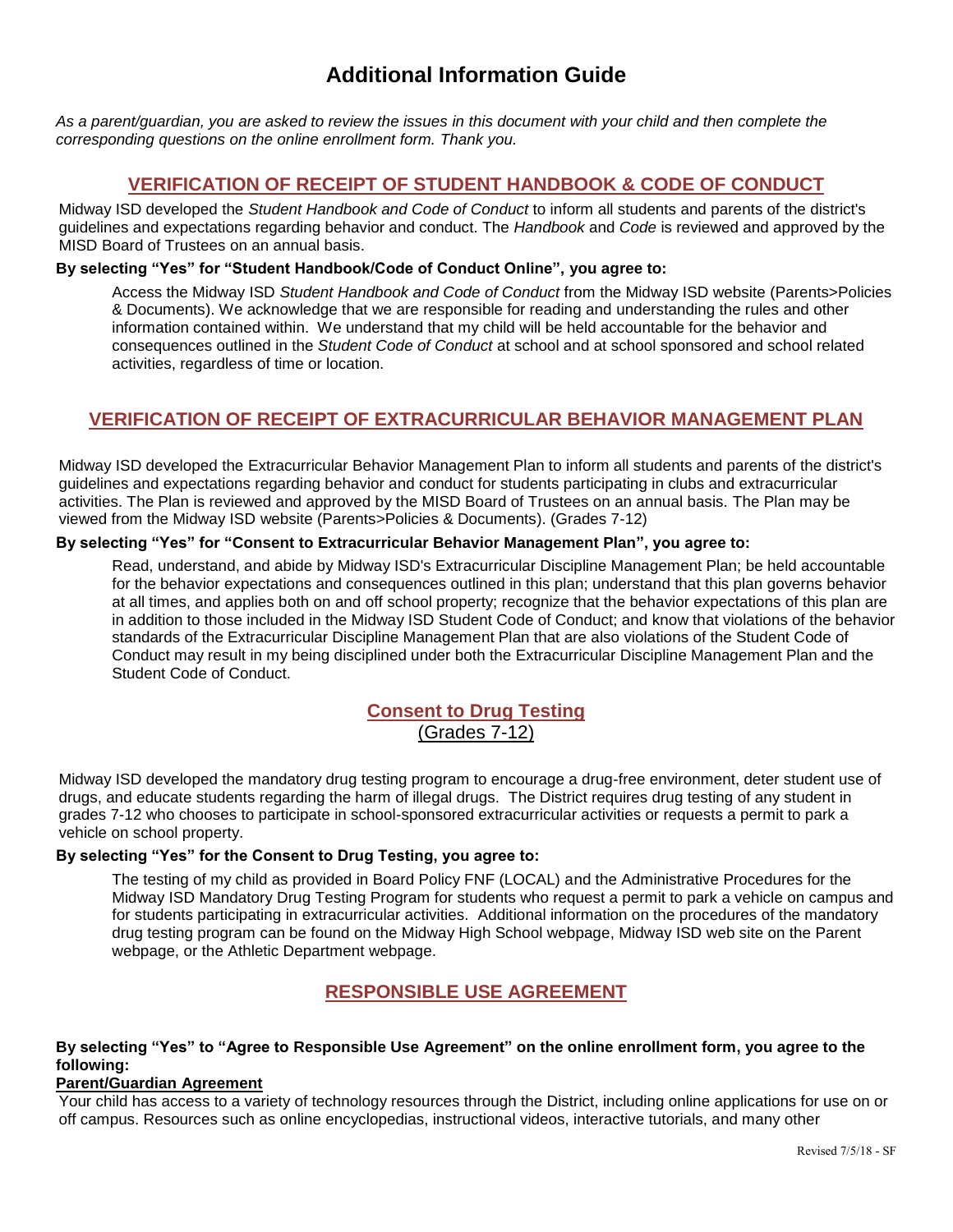applications offer teachers, students, and families an unprecedented variety of tools to enhance effective teaching and learning. With these resources come responsibility. I understand I am responsible for reading and communicating with my child his/her responsibilities to abide by the Midway ISD Student Responsible Use Agreement found at [www.midwayisd.org/studentrup.](http://www.midwayisd.org/studentrup) I understand that consequences outlined in the Student Code of Conduct are possible for my student if the Student Responsible Use Agreement is violated.

Additionally, the District contracts with certain providers of online educational services to provide District services and functions, including essential instructional and logistical programs such as the District's online grade book and the online lunch account management system. Where personally identifiable student information is implicated, service providers act as District officials and access only the information needed to perform the contracted service. These outside parties are under the District's direct control with respect to the use and maintenance of student data.

I also understand that my child's use of the District's technology resources is not private and that the District will monitor my child's activity.

I have read the District's Student Responsible Use Agreement, associated administrative regulations, and this agreement. In consideration for the privilege of my child using the District's technology resources, I hereby release the District, its operators, and any institutions with which it is affiliated from any and all claims and damages of any nature arising from my child's use of, or inability to use, these resources, including, without limitation, the type of damage identified in the District's policy and administrative regulations.

## **ALLOW MY CHILD TO BE ISSUED AN IPAD**

(Grades K-12)

**By selecting "Yes" to "Allow My Child to be Issued an iPad,"** you agree to the guidelines and responsibilities for parents and students described in the Responsible Use Policy and the iPad Information located on the MLINK website and will allow the district to issue your child an iPad for use in the current school year. More information about the 1:1 initiative for students is located on the MLINK website – [http://mlink.midwayisd.org](http://mlink.midwayisd.org/)

## **PUBLISHING STUDENT PROJECTS**

### **By selecting "Yes" to "Publish Student Projects," you agree to:**

.

Allow Midway ISD to display or publish original student work to promote student academic and extracurricular activities on the district's website, a website affiliated or sponsored by the district, and in district publications. Student work includes artwork, projects, photos taken by the student, voice recordings, video recordings, or other academic or creative work.

*IMPORTANT NOTICE: If the Responsible Use Policy and Publishing Student Projects information is not completed on the online enrollment or registration form by September 1st or within 2 weeks of the student's enrollment, Midway ISD will assume you agree to the RUP and publishing student projects.*

## **SCIENCE SAFETY GUIDELINES**

(Grades PK-12)

### **By selecting "Yes" to "Science Safety Guidelines", you agree to:**

Access the Midway ISD *Science Safety Guidelines* from the Midway ISD enrollment/registration website. We acknowledge that we are responsible for reading and understanding the rules and other information contained within.

## **Release of Student Information**

## **DIRECTORY INFORMATION**

**Certain information about district students is considered directory information and will be released to anyone who follows the procedures for requesting the information unless the parent or guardian objects to the release of the directory information about the student. If you do not want Midway ISD to disclose**